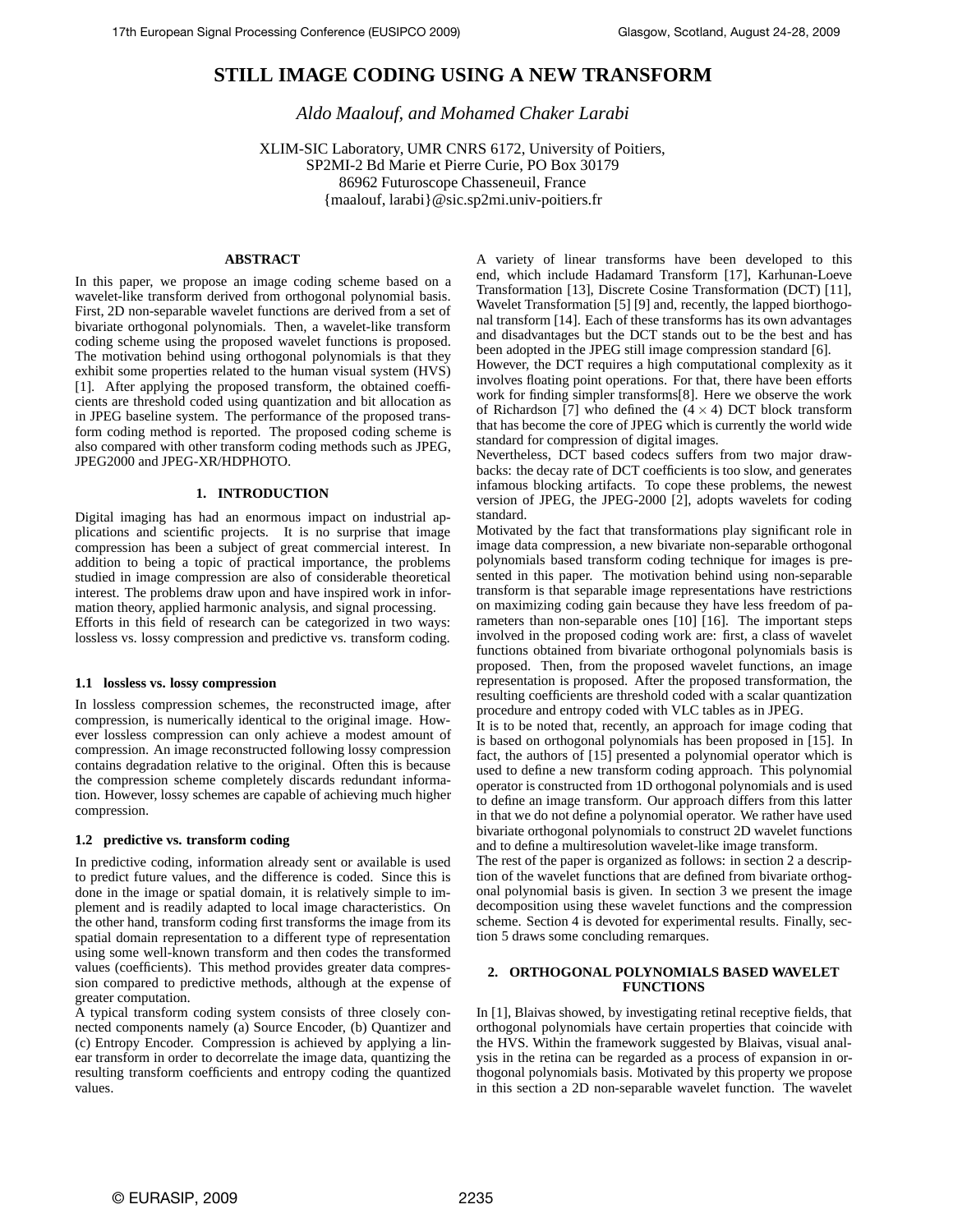

Figure 1: kernel functions using: (a) Legendre polynomial of degree 32,  $x_0 = 0, y_0 = 0$ , (b) Hermite polynomial of degree 32,  $x_0 = 0.3, y_0 = 0.2$ 

functions presented here are an extension of the wavelets proposed by Fischer et al. in [4] for the case of 2D. First we describe how to generate bivariate orthogonal polynomials and then we define the 2D wavelet functions.

#### **2.1 Bivariate polynomials**

A bivariate polynomial can be defined by

$$
P_{K,L}(x,y) = \sum_{k=0}^{K} \sum_{l=0}^{L} \gamma_{k,l}(x)^{k}(y)^{l}
$$
 (1)

where  $K + L$  is the polynomial degree. Then we consider the scalar product

$$
\langle f_1, f_2 \rangle = \int \int_{\Omega} f_1(x, y) f_2(x, y) w(x, y) dx dy \tag{2}
$$

with *w* the weighting function and  $\Omega$  the image domain. Using the three terms recurrence, we can create an orthogonal polynomials basis by using an orthogonalization procedure:

$$
\begin{cases}\nP_{-1,j}(x,y) = 0, & P_{i,-1}(x,y) = 0, & P_{0,0}(x,y) = 1 \\
P_{i+1,j}(x,y) = (x - \lambda_{i+1,j}) P_{i,j}(x,y) - \mu_{i+1,j} P_{i-1,j}(x,y) \\
P_{i,j+1}(x,y) = (y - \lambda_{i,j+1}) P_{i,j}(x,y) - \mu_{i,j+1} P_{i,j-1}(x,y)\n\end{cases}
$$
\n(3)

where  $\lambda$  and  $\mu$  are two coefficients defined by

$$
\lambda_{i+1,j} = \frac{\langle x_{i,j}, P_{i,j} \rangle}{\langle P_{i,j}, P_{i,j} \rangle} \qquad \lambda_{i,j+1} = \frac{\langle y_{i,j}, P_{i,j} \rangle}{\langle P_{i,j}, P_{i,j} \rangle}
$$
\n
$$
\mu_{i+1,j} = \frac{\langle P_{i,j}, P_{i,j} \rangle}{\langle P_{i-1,j}, P_{i-1,j} \rangle} \qquad \lambda_{i,j+1} = \frac{\langle P_{i,j}, P_{i,j} \rangle}{\langle P_{i,j-1}, P_{i,j-1} \rangle}
$$
\n(4)

#### **2.2 Wavelet functions**

Let  $V_{K,L}$  be the space formed by the set of orthogonal polynomials *P<sub>K</sub>*<sub>*L*</sub>, i.e.  $V_{K,L} := span\{P_{0,0}, P_{0,1}, \dots, P_{K,L}\}$ . For a given fixed position in Ω:  $(x_0, y_0) \in Ω$ , a kernel function Γ<sub>*kl*</sub>( $x_0, y_0$ ) can be defined by using the Christoffel-Darboux formula:

$$
\Gamma_{k,l}(x_0, y_0) = \frac{2 \left[ P_{k,l}^T(x_0, y_0) A_{k+1,l} P_{k+1,l}(x, y) - P_{k+1,l}^T(x_0, y_0) A_{k+1,l}^T P_{k,l}(x, y) \right]}{(x - x_0) - (y - y_0)}
$$
\n
$$
= \sum_{k=0}^K \sum_{l=0}^L P_{k,l}^T(x_0, y_0) P_{k,l}(x, y)
$$
\n(5)

where  $A_{k,l} = \langle P_{k-1,l}, P_{k,l} \rangle$ .

Figure 1 shows some examples of kernel functions derived from Legendre polynomial basis (weight function  $(w(x, y) = 1)$ ) and Hermite basis ( $w = e^{(-x^2 - y^2)}$ ). These basis are obtained by using equations (2), (3) and (4).

Equation (5) indicates that the kernel polynomials are localized around  $(x_0, y_0)$ . Motivated by this property we define scaling functions as 2D kernel polynomials, i.e.



Figure 2: Legendre wavelet functions:  $(a)\varphi_{32,32}(x, y, 0, 0)$  and (b)  $\varphi_{16,16}(x, y, 0.5, 0.5)$ 

$$
\varphi_{k,l}(x, y, x_0, y_0) = \Gamma_{k,l}(x_0, y_0) = \sum_{k=0}^{K} \sum_{l=0}^{L} P_{k,l}^T(x_0, y_0) P_{k,l}(x, y)
$$
 (6)

It is to be noted that  $\varphi_{k,l}$ 's form a basis for  $V_{KL}$ . In fact it has been shown in [3] that kernel functions are the fundamental polynomial of Lagrange interpolation. As a result, they are linearly independent. Let

$$
W_{2K,2L} = V_{2K,2L} - V_{K,L} = \{P_{K+1,L+1}, P_{K+2,L+2}, \ldots, P_{2K,2L}\} \tag{7}
$$

Then, a wavelet function can be defined as follows:

$$
\psi_{K,L}(x, y, x_0, y_0) = \varphi_{2K, 2L}(x, y, x_0, y_0) - \varphi_{K,L}(x, y, x_0, y_0)
$$
(8)

Figure 2 shows some examples of kernel functions derived from Legendre polynomial basis.

We represent in the following section an image representation by using the bivariate polynomial based wavelet and scaling functions.

#### **3. BIVARIATE POLYNOMIAL-BASED IMAGE TRANSFORM**

The purpose of this section is to describe reconstruction and decomposition algorithms using functions defined in the previous section. The schemes are based on the space representation  $V_{2K,2L}$  =  $V_{K,L} \oplus W_{K,L}$ . A repeated application of this step would result in a multiresolution of a weighted  $L^2$ -space. To decompose an image  $I(x, y)$  in  $V_{2K, 2L}$  one has first to approximate *I* by a suitable function  $I_{2K,2L} \in V_{2K,2L}$  as follows

$$
I_{2K,2L} = \sum_{k=0}^{K} \sum_{l=0}^{L} a_{2K,2L} \varphi_{2K,2L}(x,y)
$$
(9)

where

$$
a_{2K,2L} = \frac{\langle I, \varphi_{2K,2L} \rangle}{\langle \varphi_{2K,2L}, \varphi_{2K,2L} \rangle}
$$
(10)

similarly, wavelet coefficients can be obtained by

$$
b_{2K,2L} = \frac{\langle I, \psi_{2K,2L} \rangle}{\langle \psi_{2K,2L}, \psi_{2K,2L} \rangle} \tag{11}
$$

In the next subsection, the inter-scale relationship is developed.

#### **3.1 Inter-scale relationship**

We should notice first that moving from one scale to another (from  $V_{KL}$  to  $V_{2K,2L}$ ) is performed by adding the polynomials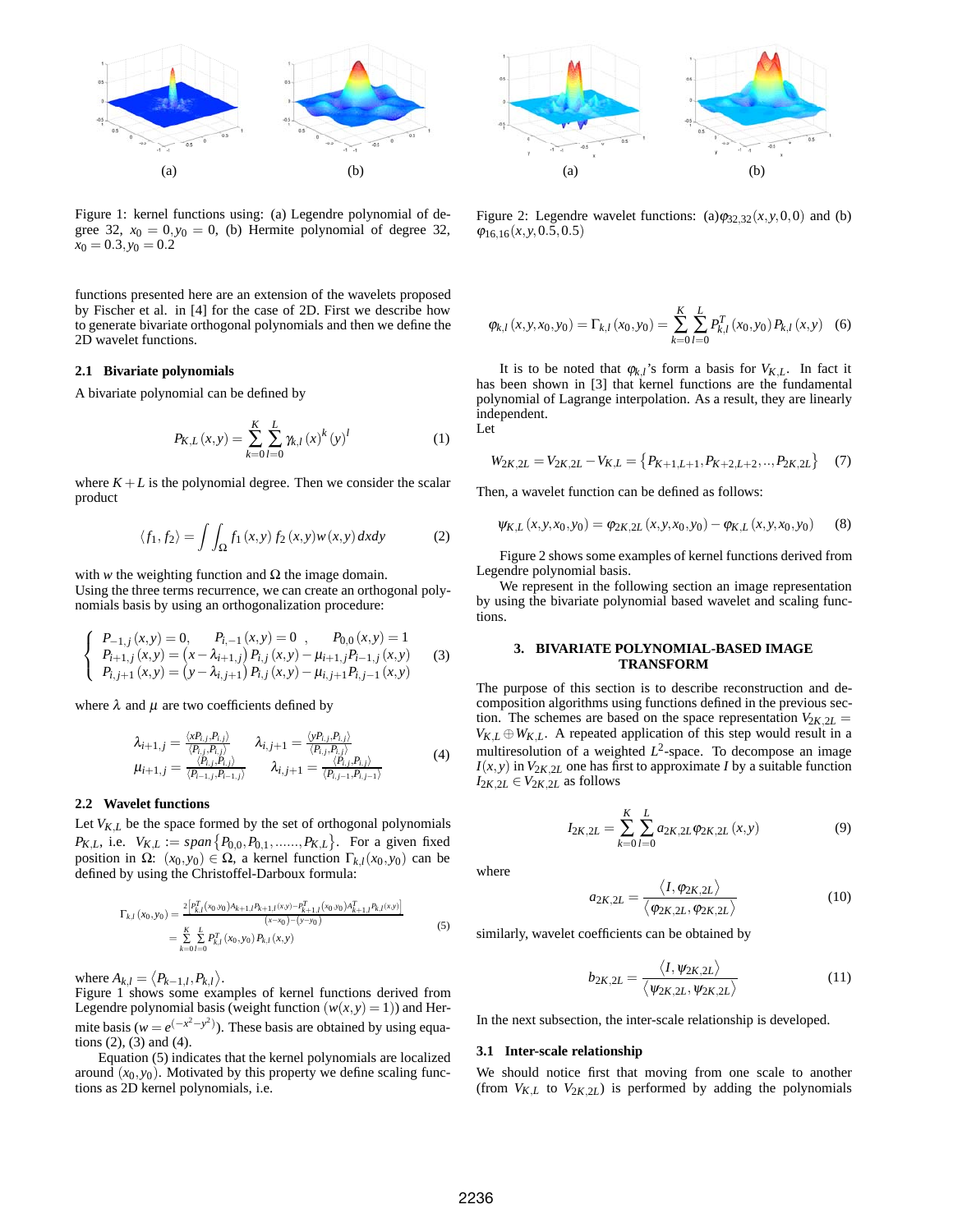$P_{K+1,L}...P_{2K,L+1}...P_{2K,2L}$  to the space  $V_{K,L}$ . Since  $\varphi_{2K,2L} = \varphi_{K,L} + \psi_{K,L}$ , equation (9) can be written as:

$$
a_{2K,2L} = \sum_{k=0}^{K} \sum_{l=0}^{L} a_{K,L} \varphi_{K,L} + \sum_{k=K+1}^{2K} \sum_{l=L+1}^{2L} b_{K,L} \psi_{K,L} \qquad (12)
$$

Let the coefficients  $a_{K,L}$  and  $b_{K,L}$  be given, then the reconstruction can be obtained by using equation (12) and the decomposition can be obtained by

$$
a_{K,L} = \frac{\langle a_{2K,2L}, \varphi_{K,L} \rangle}{\langle \varphi_{K,L}, \varphi_{K,L} \rangle}, \qquad b_{K,L} = \frac{\langle b_{2K,2L}, \psi_{K,L} \rangle}{\langle \psi_{K,L}, \psi_{K,L} \rangle} \tag{13}
$$

In the next subsection, some properties of this decomposition are presented.

# **3.2 Properties**

In this subsection, we relate the transform presented previously to the classical concept of multiresolution analysis due to Mallat and Meyer. We should notice here that the major difference between the decomposition approach presented here and the classical wavelet transform is that, in our case, the scaling and wavelet functions are not the same as we move from one scale to another. Remember that moving from one scale to another is accomplished by doubling the order of the highest polynomial in the space *V* and then computing the kernel and the wavelet functions. However, some of the multiresolution properties can still be identified:

*Property 1:* if  $f(x, y) \in V_{K,L}$  then  $f(2x, 2y) \in V_{2K, 2L}$ .

This in fact follow up from the property of the kernel function that are the fundamental polynomial of Lagrange interpolation. So dilating the kernel function by 2 enlarges the details by 2 and guarantees that it defines an approximation at the coarsest resolution.

*Property 2:*  $V_{K,L} \subset V_{2K,2L}$ .

This is evident since 
$$
V_{K,L} = \{P_{0,0}, P_{0,1}, ..., P_{1,0}...P_{K,L}\}
$$
 and  $V_{2K,2L} = \{P_{0,0}, P_{0,1}, ..., P_{n_1,n_2}, ..., P_{2n_1,2n_2}\}$ , then  $V_{n_1,n_2} \subset V_{2n_1,2n_2}$ .

**Property 3:** 
$$
\bigcup_{-\infty}^{+\infty} V_{n_1,n_2}
$$
 is dense in  $L^2$ .

In other words, when the resolution goes to infinity, this property imposes that the signal approximation converges to the original signals. This also holds for our case since the kernel functions are interpolation polynomials and, therefore, the regularity of the approximations increases as we double the degree of the highest polynomial so that at infinity the approximation converges to the original signal.

Property 4: 
$$
\bigcap_{-\infty}^{+\infty} V_{n_1,n_2} = \{0\}.
$$

In other worlds, when the resolution tends to 0 implies that we lose all the details of the signal. In our case when the resolution tends to zero the scaling function will be constant (the order of the polynomial is null) and therefore, the projection of the signal onto  $V$  is a constant. As a result we lose the signal details.

#### **3.3 Quantization and bit allocation**

After computing the proposed 2D orthogonal polynomials based transform, the transform coefficients are coded. To this end, we use quantization to reduce the number of bits needed to store the obtained coefficient by reducing the precision (this step is performed on both wavelet and approximation coefficients). The quantization is implemented using a quantization matrix, whose formula, as in JPEG is given below:

*Quantized value* 
$$
(x, y) = round \left[ \frac{T_{K,L}(x, y)}{Quantum(x, y)} \right]
$$
 (14)

where  $T_{K,L}(x, y)$  is either  $a_{K,L}$  or  $b_{K,L}$ . The quantum value matrix *Quantum*( $x, y$ ) is obtained through the quality factor. The quality factor depends on the desired quality of the reconstructed image vis-à-vis the compression ratio.

In general, the human eye is good at seeing small differences in brightness over a relatively large area, but not so good at distinguishing the exact strength of a high frequency brightness variation. This allows to reduce the amount of information in the high frequency components. This is done by simply choosing a quality factor that can elegantly discard the obtained high frequency wavelet coefficients. In other words, when the quality is high, the quantum value corresponding to the higher frequency wavelet coefficient positions shall be high so that the quantized value is reduced to zero. Thus, the quantum value (ranging from 1 to 25) determines the step size.

After performing the quantization, a bit allocation scheme using variable length coding is performed on the obtained coefficients. For this purpose, the quantized coefficients are reordered using zigzag scanning to form a 1D sequence.

Since the approximation coefficients  $a_{K,L}$  of the proposed orthogonal polynomials based coding scheme have high magnitudes, we perform a difference pulse code modulation (DPCM). Consequently, the first element of the zigzag sequence represents the difference pulse code modulated  $a_{K,L}$  value and among the remaining wavelet coefficients  $b_{KL}$ , the non-zero wavelet coefficients are Huffman coded using variable length code (VLC) that defines the value of the coefficients and the number of preceding zeros. For this purpose, we used the standard VLC tables of the JPEG baseline system.

Finally, the compressed image can be decompressed by using a look-up table. First, the rearranged array of transform coefficients is reordered into 2D block from the 1D regenerated zigzag sequence with dequantization. Then, we reconstruct the sub image under analysis by using the proposed transform defined in the previous subsection.

The performance of the proposed scheme is evaluated in the next section.

# **4. EXPERIMENTAL RESULTS**

The proposed transform coding scheme has been experimented and compared with other image compression standards, namely, the JPEG (with arithmetic coding options), JPEG2000 (without visual weighting and visual masking), the JPEG-XR/HDPHOTO [14] and with the nonseparable 2D wavelet-based coding scheme proposed in [16] with entropy-constrained vector quantization (ECVQ). For Jpeg2000 and Jpeg-XR we have used the softwares or source codes available in [20] and [19] respectively. The JPEG software used is the one provided by the Independent JPEG Group [21]. Our compression scheme, including the quantization and entropy coding, was implemented using Matlab .

The set of image used for the experiments is from the ISO images originally used for JPEG-XR evaluation. Figure 3 shows the three images used for illustration in this paper. The Multiscale Structural Similarity Index (M-SSIM) [18] and the Visual Difference Predictor (VDP) [12] metrics are used to evaluate the quality of the decoded images. The M-SSIM judges how irritating image artifacts generated by the compression technology are, and VDP predicts whether these artifacts are detectable. Results are found in Fig. 4 for the three images of figure 3 and for three types of polynomials (Legendre, Tchebychev and Hermite). Both M-SSIM as well as VDP have been plotted in the logarithmic domain, i.e. the first set of graphs shows  $-20log(1 - MSSIM)$ , the second  $-20log(r)$  where *r* is the ratio of pixels the VDP standard observer would detect as different with a probability of  $p \ge 75\%$ . Note that a M-SSIM index of 1 indicates a perfect match, which will be mapped to  $\infty$  in our plots. As we can see, our approach achieved higher quality results than JPEG baseline and JPEG-XR baseline. However, better quality is obtained by using JPEG2000. The approach proposed in [16] achieved better SSIM and VDP scores than our approach for the case of Chebychev and Legendre polynomials.

However, better scores are obtained with our approach with Hermite 2D polynomials.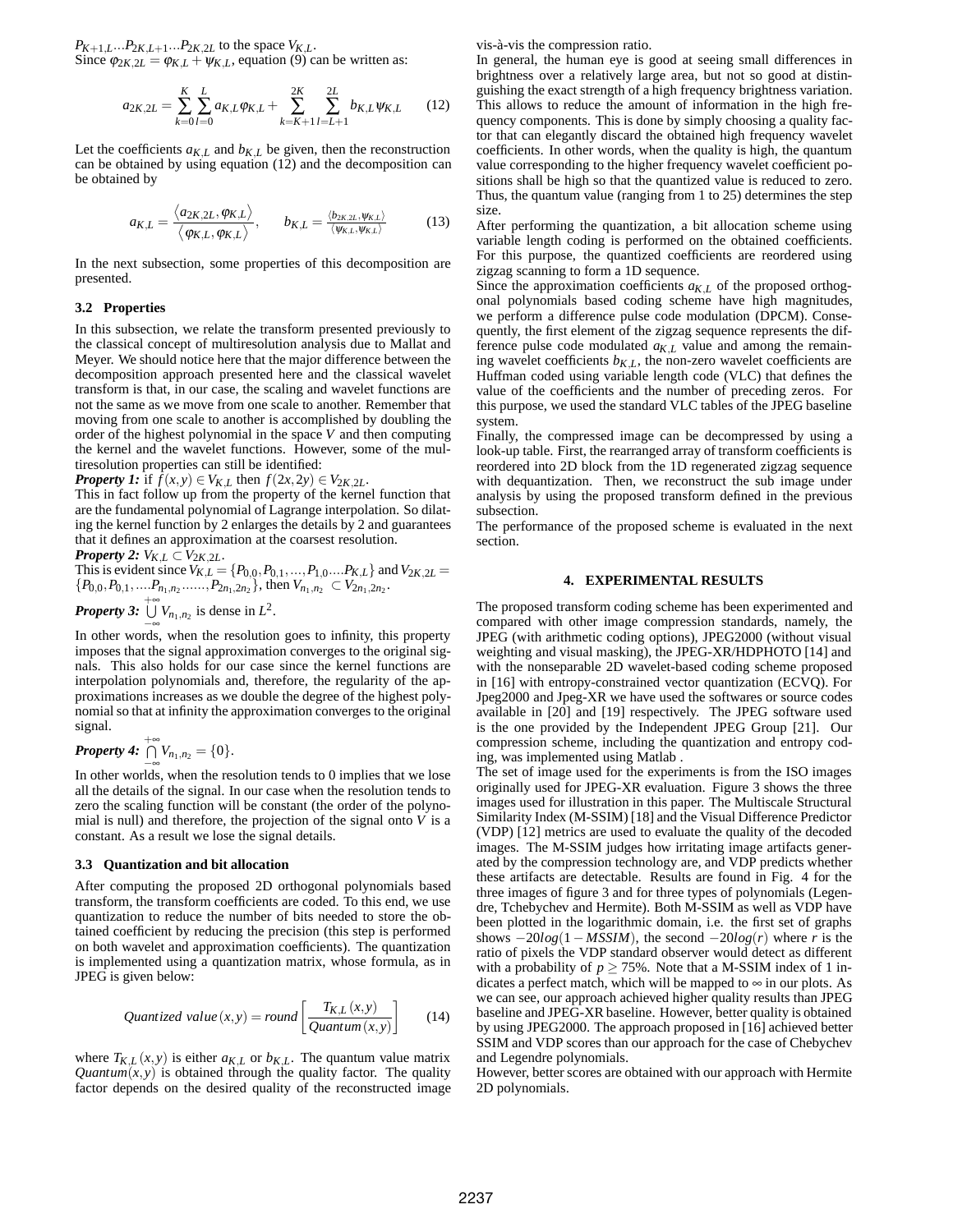

Figure 4: M-SSIM vs bpp graphs: (a), (b) and (c) and VDP vs bpp graphs: (d), (e) and (f) for the "honolulu cathedral", "oahu waimea2" and "waikiki at night" images respectively